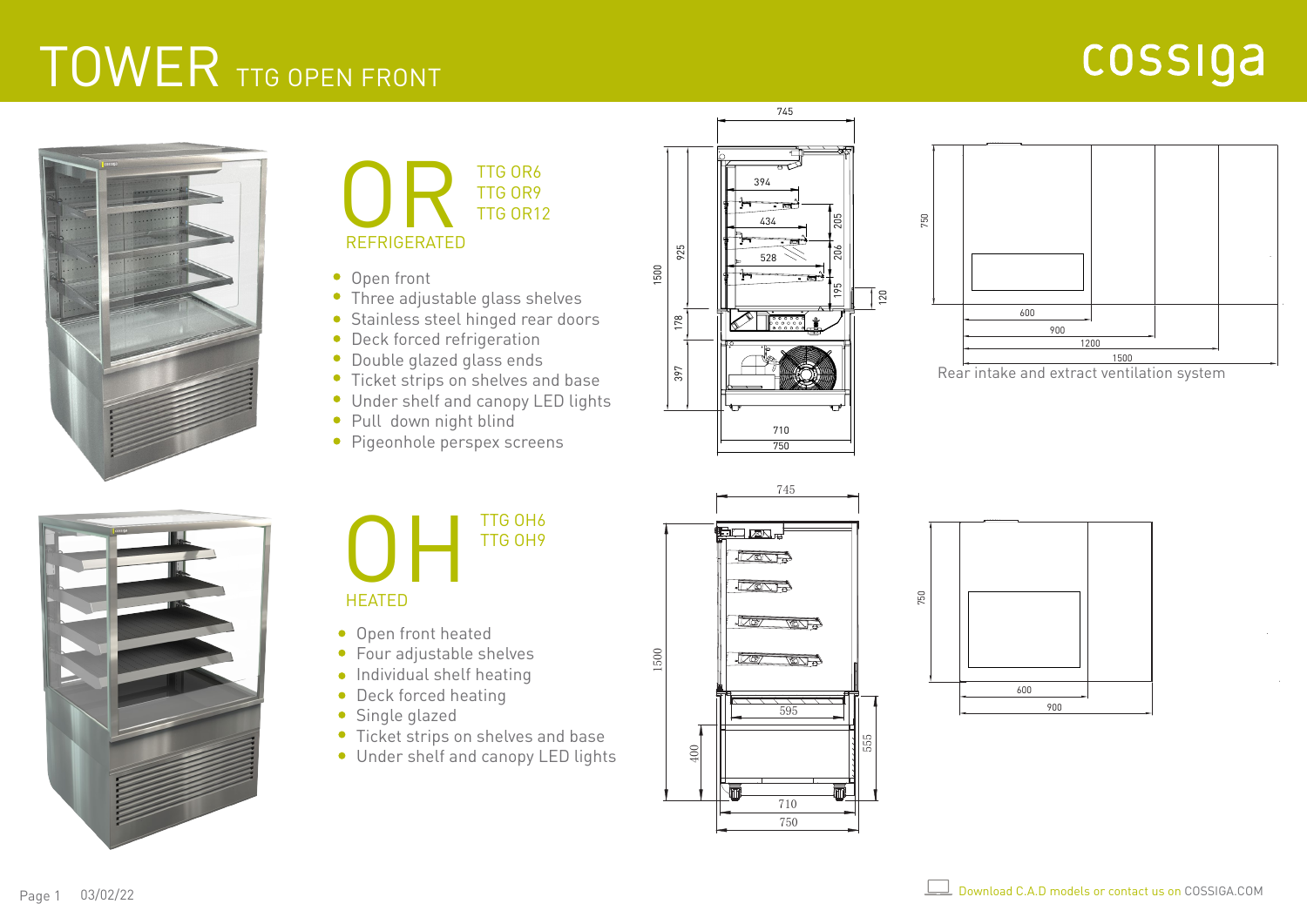## TOWER TTG SOILD GLASS FRONT





- Solid glass front
- Heated double glazed glass
- Heated rear sub frame
- Argon filled sliding rear doors
- **•** Deck forced refrigeration
- Four adjustable shelves
- Ticket strips on shelves and base
- Under shelf and canopy LED lights
- **·** Integral condenser
- Front doors not available for this model





Rear intake and extract ventilation system